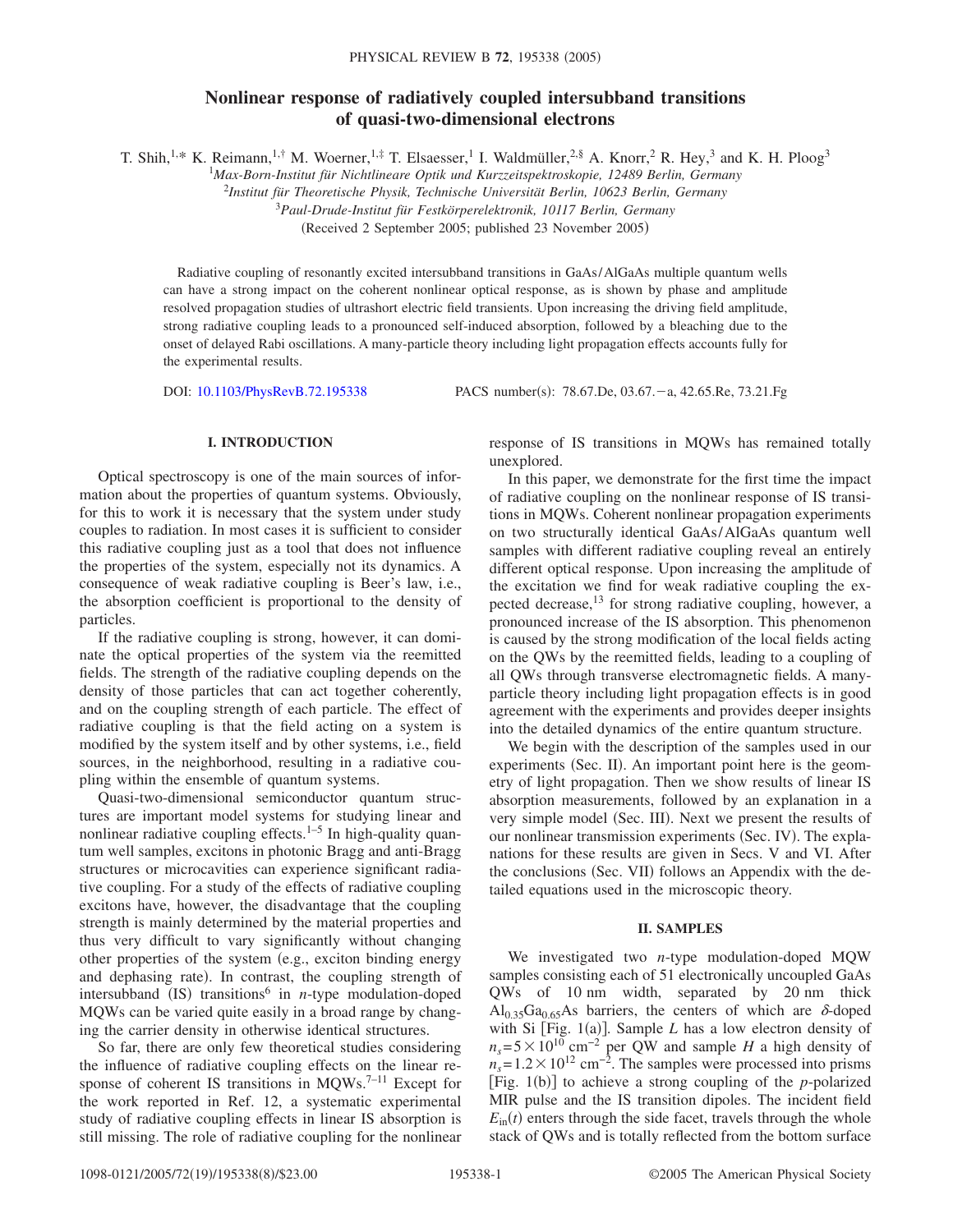

FIG. 1. (Color online) (a) Schematic of the *n*-type modulationdoped GaAs/AlGaAs multiple quantum well sample containing 51 GaAs quantum wells. (b) Light propagation within our prismshaped multiple quantum well sample.

of the prism. The reflected wave interacts a second time with the stack of QWs and  $E_{\text{out}}(t)$  leaves the sample through the other side facet. The thickness of the layer between the QWs and the prism base is chosen so that the wave reflected at the prism base is again in phase (phase shift of  $2\pi$ , consisting of the phase shift caused by the optical path length and of the phase shift upon total reflection) with the incident wave in the center of the QW stack. In an undoped sample, i.e., one without IS absorption, this geometry leads to a standing wave pattern perpendicular to the layers having its antinode at the center of the QW stack for details see Refs. 11 and 14). Besides the strong coupling of the MIR pulse to the IS transition dipoles this geometry was chosen because it has only one output for the light, which greatly facilitates the measurement of the absorption in the sample. In this geometry the optical power absorbed by the QWs is simply proportional to  $\int E_{\text{in}}(t)^2 dt - \int E_{\text{out}}(t)^2 dt$ .<sup>15</sup>

### **III. LINEAR INTERSUBBAND ABSORPTION**

The linear IS absorption spectra of the two samples at different lattice temperatures  $T_L$  are presented in Fig. 2. Both samples show narrow absorption lines of comparable width for the  $1 \leftrightarrow 2$  IS transition around 100 meV. Surprisingly, the  $1 \leftrightarrow 2$  absorption strength of sample *H* [Fig. 2(b)] is comparable to that of sample  $L$  [Fig. 2(a)], although the electron density of sample *H* is 24 times higher—a clear violation of Beer's law caused by strong radiative coupling. Sample *H* shows an additional absorption band around  $\hbar \omega = 120$  meV for higher lattice temperatures, due to IS transitions of thermally excited electrons in the  $n=2$  subband (at  $T_L$ =300 K 1.8% and at  $T_L$ =250 K 0.8% of the  $n=1$  electrons) into the  $n=3$  subband. In contrast to the  $1 \leftrightarrow 2$  absorption band the absorption strength of the  $2 \leftrightarrow 3$  band obeys Beer's law as a function of the population in the *n*=2 subband.

How radiative coupling leads to the surprising absorption results can be explained in a simple model, which follows the lines of Ref. 16. In our case it is a very good approximation to consider the radiation as plane waves.<sup>17</sup> Further, our experimental geometry, i.e., *p*-polarized waves under an angle of incidence of  $60^{\circ}$  [Fig. 1(b)], can be converted into a



FIG. 2. (Color online) Measured linear IS absorption spectra of two structurally identical multiple quantum well samples with different electron densities per quantum well  $n<sub>s</sub>$  for various lattice temperatures. (a) Sample *L* with  $n_s = 5 \times 10^{10} \text{ cm}^{-2}$ . (b) Sample *H* with  $n_s$ =1.2×10<sup>12</sup> cm<sup>-2</sup>. At higher lattice temperatures one observes for *H* additionally the  $2 \leftrightarrow 3$  IS transition of thermally excited electrons in the *n*=2 subband.

one-dimensional propagation scheme (similar to Fig. 1 of Ref. 16).

Before considering the geometry of the actual experiment, we will begin by considering a single QW interacting with a monochromatic, electromagnetic wave  $E_{\text{in}}$  [Fig. 3(a)]. The derivation of the equations discussed in the following and more details can be found in Ref. 16. The local field  $E_{\text{lo}}$  at the QW creates a macroscopic IS polarization in the QW, which in turn emits two electromagnetic waves with equal amplitudes  $E_{\text{em}}$  into the forward and into the backward (reflected,  $E_{\text{re}} = E_{\text{em}}$ ) direction. In the forward direction  $E_{\text{in}}$  and  $E_{\text{em}}$  interfere, leading to the transmitted wave  $E_{\text{tr}}=E_{\text{in}}+E_{\text{em}}$ . The interference between  $E_{\text{in}}$  and  $E_{\text{em}}$  leads to a modification of the local field  $E_{\text{lo}}$ , which is not equal to the incident field but equal to the transmitted field  $E_{\text{lo}}=E_{\text{tr}}$ . Exactly this modification is the cause of the radiative coupling phenomena dealt with in this paper.

In the linear regime, i.e., for low amplitudes of  $E_{\text{in}}$ , and in resonance, the emitted field  $E_{\text{em}}$  is out of phase with  $E_{\text{lo}}$ , i.e.,  $E_{em}$ =− $\zeta E_{\text{lo}}$ , resulting in the expected attenuation of the transmitted wave. The dimensionless radiative coupling parameter  $\xi$  is proportional to the sheet carrier density  $n_s$  and to the IS absorption cross section  $\sigma_{IS}$  ( $\sigma_{IS}$  is proportional to the square of the transition dipole matrix element and inversely proportional to the linewidth):  $\xi = \frac{1}{2} n_s \sigma_{\text{IS}}$ . Solving for  $E_{\text{em}}$ and  $E_{\text{lo}}$ , we get the results shown in Fig. 3(c) as a function of  $\zeta$  for the transmission  $T = (E_{tr}/E_{in})^2 = 1/(1+\xi)^2$ , the reflection  $R = (E_{\text{re}}/E_{\text{in}})^2 = [\xi/(1+\xi)]^2$ , and the absorption *A*=1−*R*−*T*  $=2\xi/(1+\xi)^2$ . For comparison we also show the absorption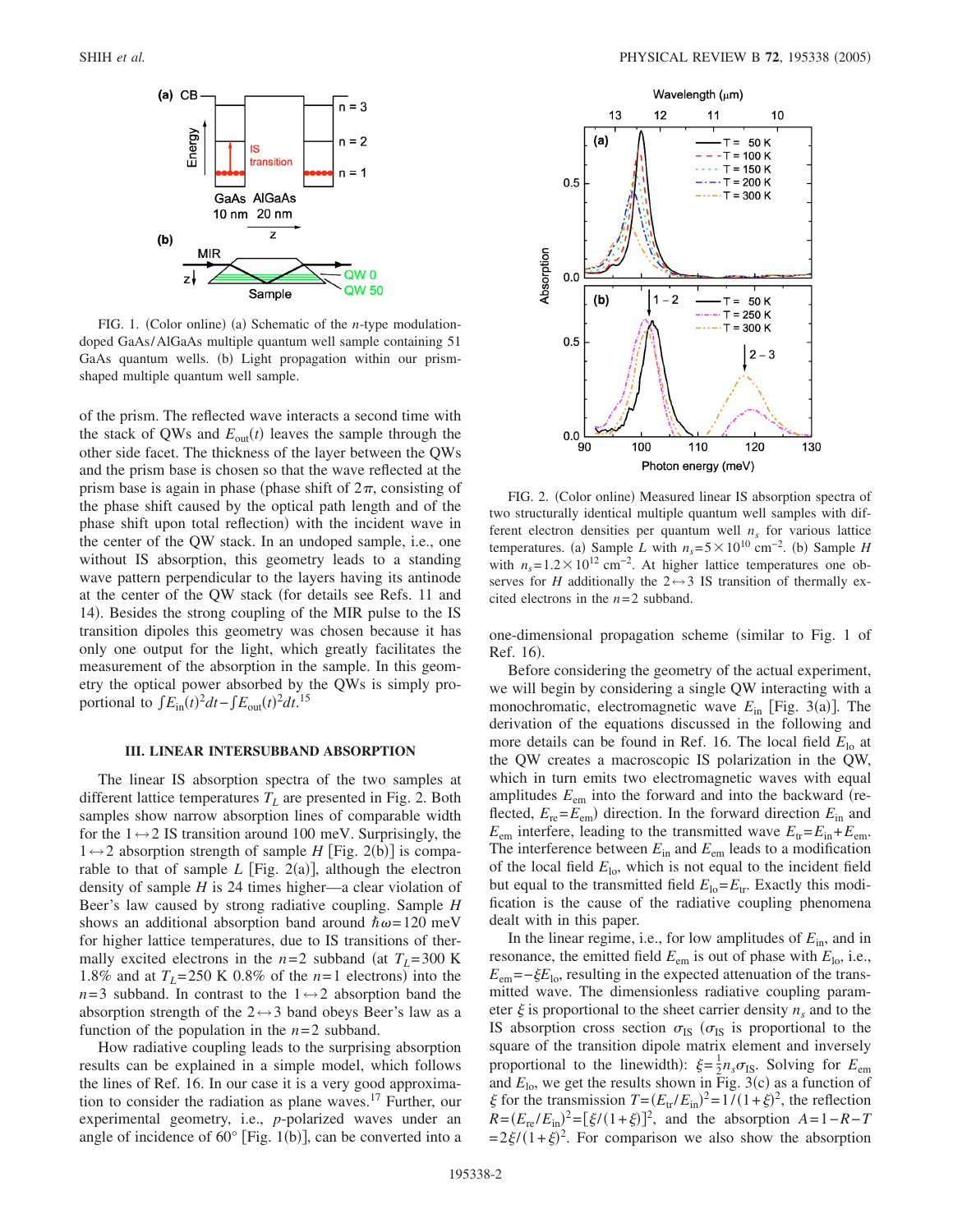

FIG. 3. (Color online) (a) Linear IS absorption of a single QW corresponds to the destructive interference of the incident wave *E*in with the wave  $E_{\text{em}}$  coherently emitted by the macroscopic IS polarization resulting in an attenuated transmitted wave  $E_{tr}$ . The QW also emits a reflected wave  $E_{\text{re}} = E_{\text{em}}$ . (b) Schematic of the relevant interacting waves in our multiple QW samples showing additionally total reflection of all waves at the base of the prism. (c) Solid lines, transmission, reflection, and absorption of light resonant to the IS transition of a single QW as a function of the radiative coupling parameter  $\xi$ . (d) Solid line, calculated absorption for situation (b) together with experimental values (symbols) obtained from temperature-dependent linear IS absorption spectra (Fig. 2) (Ref. 18). The dashed lines in (c) and (d) are values according to Beer's law.

according to Beer's law (dashed line),  $A_{\text{Beer}}=1-\exp(-2\xi)$  $=1-\exp(-n_s\sigma_{IS})$ . In this approximation, which is valid for weak radiative coupling, i.e., for  $\xi \ll 1$ , absorption does not lead to a reflected wave and the local field is equal to the incident field. Starting around  $\xi \approx 0.2$ , the inclusion of radiative coupling leads to significantly different results. Contrary to Beer's law, which shows a monotonic increase of the absorption with  $\xi$ , radiative coupling results in an absorption maximum of *A*=0.5 at  $\xi=1$  and in *A*  $\rightarrow$  0 for  $\xi \rightarrow \infty$ . In the latter case, the incident field is fully reflected from the QW.

Unfortunately, values of  $\xi > 0.2$  are hardly achievable for IS transitions in a single QW. However, several QWs can emit in phase and thus act together if their distances are small compared to the wavelength of the transition. For simplicity we will assume here perfect constructive interference of all waves involved, which corresponds to the hypothetical situation that all QWs are at the same spatial position.<sup>19</sup>  $\xi$  has then  $N$  times ( $N$  is the number of QWs) the value of a single QW. The low-temperature values of  $\xi$  for the  $1 \leftrightarrow 2$  IS transition for our two samples are  $\xi_l$  =0.2 and  $\xi_{\rm H}$  =3, showing that sample *L* is in the regime of weak radiative coupling and sample *H* in the regime of strong radiative coupling.

A further increase of the effect of radiative coupling is achieved by using the light propagation geometry shown in Fig. 1(b). Here the local field  $E_{\text{lo}}$  experienced by the individual QWs is the sum of the incident wave  $E_{\text{in}}$  and the reemitted waves of all QWs plus all totally reflected waves at the base of the prism [mirror in the schematic in Fig.  $3(b)$ ].<sup>13,16,20</sup>

In this geometry the local field is  $E_{10} = 2E_{\text{in}} / (1+2\xi)$  and the absorption  $A = 8 \xi/(1+2\xi)^2$  [see solid line in Fig. 3(d)]. For weak radiative coupling  $(\xi \leq 1)$  the local field has double the amplitude of the incident field because of the standing wave formed at the mirror. For larger  $\xi$  the local field decreases and becomes even smaller than the incident field for  $\xi$  > 0.5. The absorption as a function of  $\xi$  is quite similar to that of a single QW shown in Fig.  $3(c)$ . The main differences are that the maximum absorption is now  $A=1$  and that it occurs at  $\xi$ =0.5. Again the dashed line shows the absorption using Beer's approximation, which now reads  $A_{\text{Beer}} = 1$  $-\exp(-8\xi) = 1 - \exp(-4Nn_s\sigma_{IS}).$ 

The symbols in Fig.  $3(d)$  show for comparison the experimental values<sup>18</sup> obtained from the measured linear IS absorption spectra (Fig. 2). We observe quite good agreement with the simple model discussed above, which shows that the surprisingly weak IS absorption of sample *H* is a direct consequence of the strong radiative coupling in this sample.

#### **IV. NONLINEAR TIME-RESOLVED EXPERIMENTS**

The nonlinear optical properties of both samples are investigated in coherent propagation experiments.13 200 fs midinfrared pulses with a center frequency resonant to the  $1 \leftrightarrow 2$  IS transition, generated by optical rectification of intense 25 fs pulses at 800 nm in a thin GaSe crystal, $^{21}$  interact with the sample in the propagation geometry shown in Fig. 1(b). The electric field of the incident light  $E_{\text{in}}(t)$  and the electric field of the light transmitted through the sample  $E_{\text{out}}(t)$  are fully characterized by ultrafast electro-optic sampling.<sup>22</sup> Experiments at a temperature of 100 K were performed for different field strengths of the excitation pulses.

Figure 4 shows electric field transients  $E_{\text{out}}(t)$  transmitted through sample *H* for different amplitudes of the input field. The corresponding results<sup>23</sup> for sample  $L$  are given in Ref. 13. The electric field measured by electro-optic sampling is plotted as a function of time (solid line). The dashed lines represent the electric field envelope of the input pulse. The temporal position of the input envelope was determined by transmitting pulses through an undoped reference sample with negligible IS absorption. The field amplitude in Fig. 4(a) of 5 kV/cm is low enough to show a linear response, namely a slightly lower amplitude of  $E_{\text{out}}(t)$  compared to  $E_{\text{in}}(t)$  during the pulse and a damped oscillation afterwards (free-induction decay). For intermediate amplitudes one gets complex output transients [Fig. 4(b)], which show a surprisingly low amplitude compared to  $E_{\text{in}}(t)$ . For very high amplitudes [Fig.  $4(c)$ ] the transmitted field  $E_{out}(t)$  gradually ap-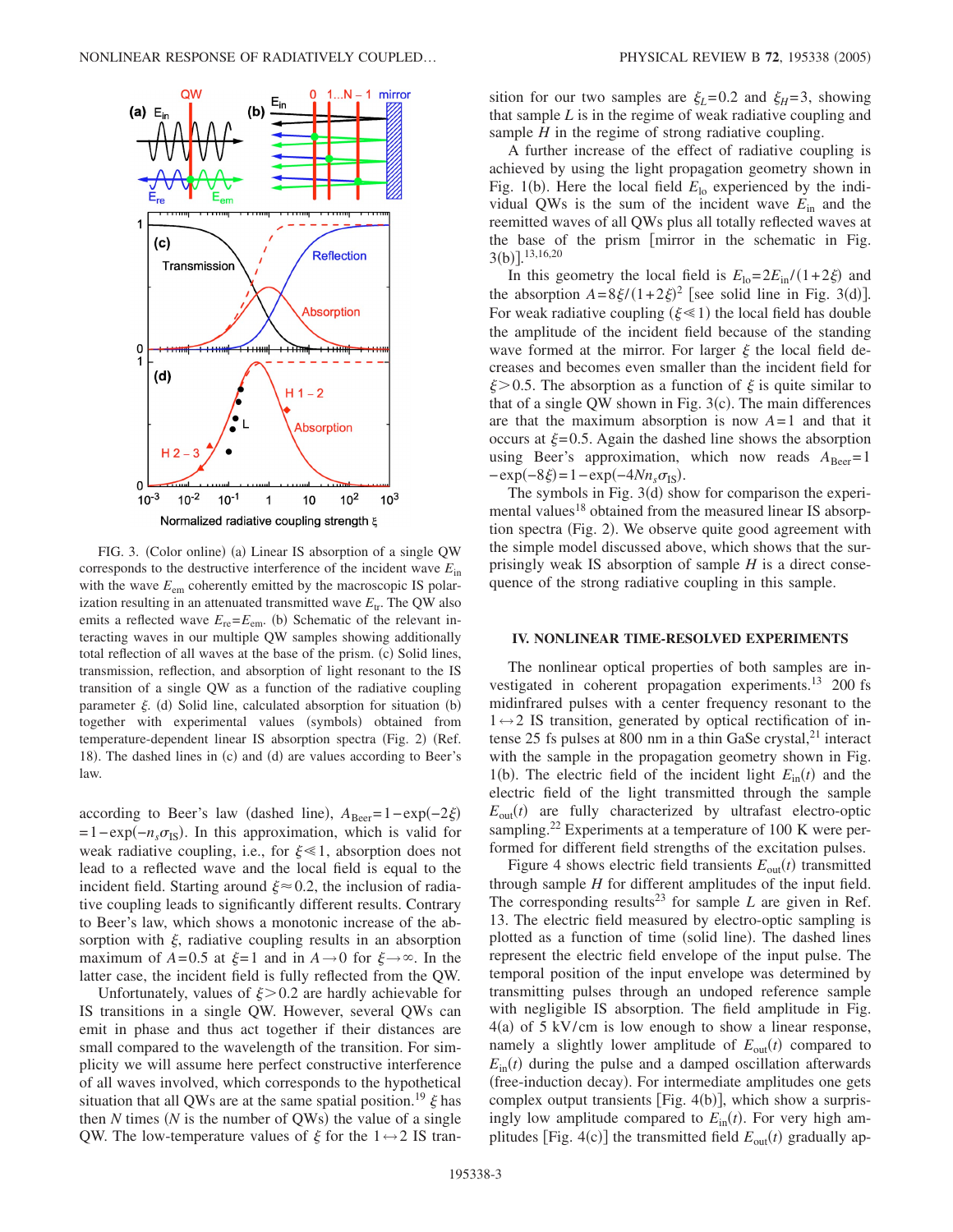

FIG. 4. (Color online) (a)-(c) Electric field transients measured after sample *H* (electron density of  $n = 1.2 \times 10^{12}$  cm<sup>-2</sup> per QW) for incident field amplitudes of (a)  $5 \frac{\text{kV}}{\text{cm}}$ , (b)  $45 \frac{\text{kV}}{\text{cm}}$ , and (c) 100 kV/cm. Dashed line, field envelopes of the input pulses.  $(d)$ – $(f)$ Both the shape and the amplitude of the theoretically calculated transients are in good agreement with the corresponding experimen $t$ al counterparts  $(a)$ - $(c)$ .

proaches the shape and amplitude of the corresponding  $E_{\text{in}}(t)$ . Figures 4(d)–4(f) show the corresponding results of the microscopic theory, which is the subject of Sec. VI.

From such measurements, we derive both the absorption of the two samples, given by  $15$ 

$$
A = 1 - \int E_{\text{out}}(t)^2 dt / \int E_{\text{in}}(t)^2 dt,
$$
 (1)

and the delay of the center of gravity of the pulse  $\int tE(t)^2 dt$  /  $\int E(t)^2 dt$  compared to a pulse transmitted through an undoped reference sample. In Fig. 5, these quantities are plotted as a function of the maximum amplitude of the incident electric field. For sample  $L$  [circles in Fig.  $5(a)$ ], one finds a decrease of the absorption (bleaching) with increasing amplitude according to the coherent driving of Rabi oscillations.<sup>13</sup> In contrast, the absorption of sample  $H$  (triangles) first increases with increasing pulse amplitude (induced absorption), reaches a maximum, and then decreases again. The pulse delay for sample  $H$  [Fig. 5(b)] first decreases slightly with increasing amplitude, reaches a maximum at about the same amplitude as the absorption maximum, and decreases again.

### **V. QUALITATIVE DISCUSSION**

We now consider the influence of radiative coupling on the nonlinear optical response. As already discussed above [see Fig. 3(b)], the local electric field acting on an individual QW is determined by the incident field plus the fields reemitted from all QWs.13,16,20 The reemitted fields in sample *L* are always small compared to the incident fields, whereas in



FIG. 5. (Color online) (a) Absorption of a femtosecond infrared pulse resonant to the IS transition in sample  $H$  (triangles) and in sample  $L$  (dots) as a function of the incident pulse amplitude. (b) Delay of the center of gravity of the pulse transmitted through sample *H*. Solid lines, many-body calculations with excitationinduced dephasing.

sample *H* incident and reemitted fields are of similar magnitude in the linear regime. Strong reemitted fields lead to small local fields and thus to the comparably small linear  $1 \leftrightarrow 2$  IS absorption observed for sample *H* [see Fig. 2(b)].

It is important to note that in the transient regime (in particular in the case when the driving pulse is shorter than the IS dephasing time) the constant relation between the reemitted field and the local field  $E_{em} = -\xi E_{lo}$  does not hold anymore and must be replaced by a full time-dependent microscopic theory (see Sec. VI). The reason for this is that the emitted field  $E_{em}(t)$  depends on the complete time-dependent history of the microscopic polarizations and populations created by  $E<sub>lo</sub>$  in the past.

One advantage of the stationary model for linear absorption [Fig. 3(d)] presented in Sec. III is that its extrapolation to the stationary nonlinear case is straightforward. Thus, although we performed the nonlinear experiments with short pulses, it is instructive to consider the case of monochromatic resonant incident electric fields in the nonlinear regime. In this case the effect of radiative coupling on the nonlinear optical response can be explained easily with the help of Fig. 3(d). High incident fields lead to two wellknown nonlinear effects: (i) population saturation of the IS transition and (ii) excitation induced dephasing.<sup>24</sup> Both phenomena result in a significant reduction of the radiative coupling parameter  $\xi$ . For low incident field amplitudes sample *H* starts at  $\xi = 3$  leading to the surprisingly low absorption. With increasing amplitude of  $E_{\text{in}}$  the value of  $\xi$  will be reduced thereby increasing the absorption up to its maximum at  $\xi$ =0.5. A further decrease of  $\xi$  results in a decrease of absorption and a corresponding increase in the amplitude of  $E_{\text{out}}$ . In contrast, sample *L* has a value of  $\xi = 0.2$  in the linear regime. In this case any decrease in  $\xi$  only results in a decrease of absorption.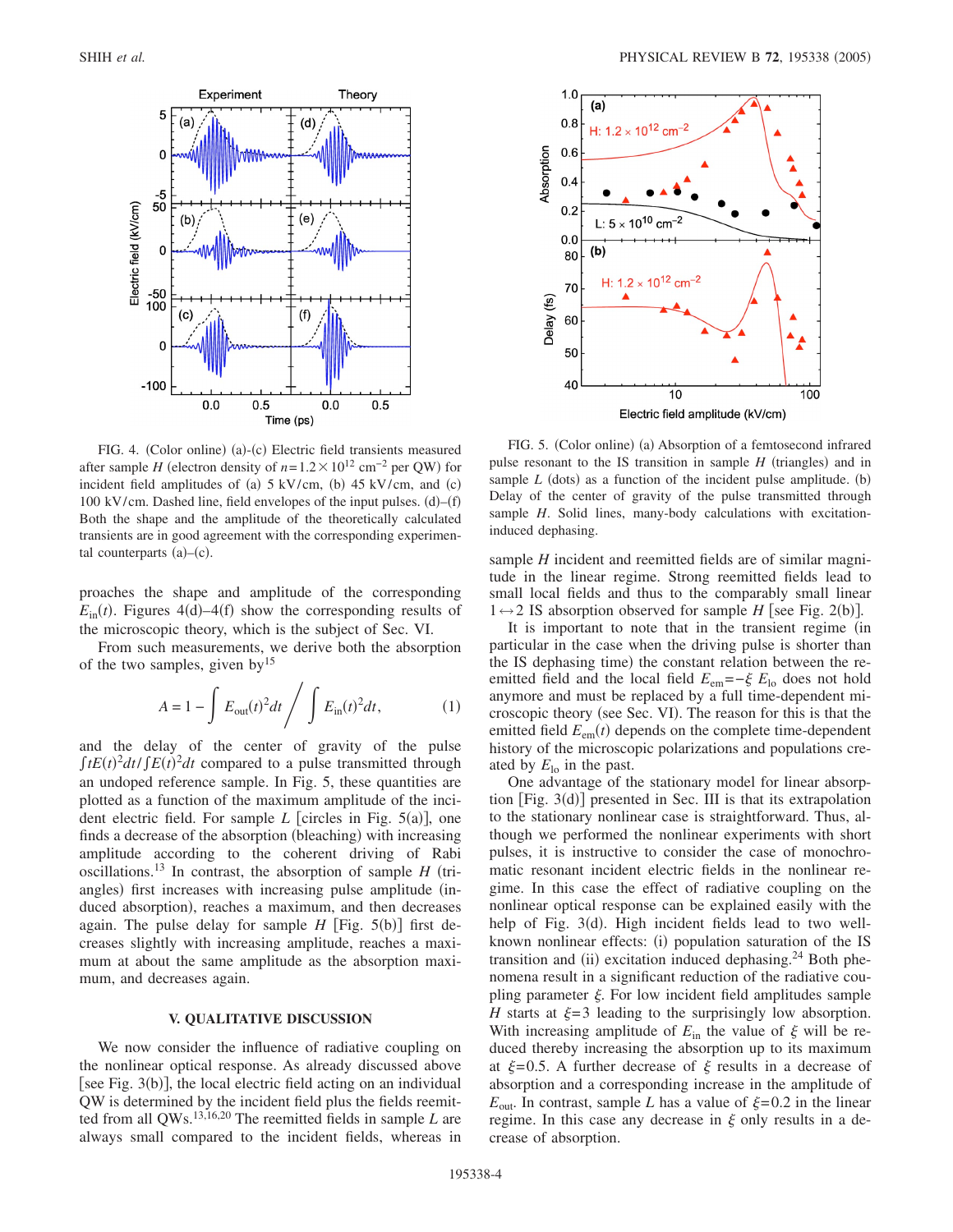We are aware that this simple model cannot explain the detailed time dependence of the transmitted pulses. It is interesting, however, that it still gives for both samples a qualitative explanation for the dependence of absorption as a function of field amplitude observed in the time-resolved experiments  $[Fig. 5(a)]$ . The reason for this is that absorption is a time-integrated quantity [see Eq.  $(1)$ ], so that any temporal variations of  $\xi$  are averaged out. The shape of the transmitted pulses and a quantitative calculation of the absorption as a function of electric-field amplitude can be provided by a full microscopic theory, which is the subject of the next section.

The center of gravity of the transmitted electric field transient is influenced by the free-induction decay of the IS polarization. With increasing incident field, the relative weight of the free induction decay becomes less and less, leading to a minimum in the pulse delay around 25 kV/cm. For even higher fields we reach effective pulse areas of  $\pi$  and higher. This results in a strong absorption of the first part of the pulse (most electrons are in the  $n=1$  subband) and to weak absorption and even gain towards the end of the driving pulse (most electrons are in the  $n=2$  subband). Thus, the center of gravity moves to longer delays. For high amplitudes the difference between the transmitted and the incident pulse becomes negligible and the delay should approach zero. Though this trend is evident from the data in Fig. 5, zero delay is not observed, probably because of nonlinear effects (increase of the refractive index for high intensities) in the GaAs substrate.

#### **VI. MICROSCOPIC THEORY**

To get deeper and quantitative insights into the detailed dynamics, we extended a many-particle theory for intersubband transitions including light propagation effects and carrier-carrier and carrier-phonon scattering to the nonlinear optical regime.10,11,25 The additional equations needed for the nonlinear case are given in the Appendix.

Transmitted electric field transients calculated for different amplitudes of the input fields are presented in Figs.  $4(d) - 4(f)$  for sample *H*. The calculation reproduces both the shape and the temporal shift of the transmitted field with respect to the input fields. The calculated nonlinear transmission is shown in Fig.  $5(a)$  (solid lines). It agrees well with the experiment apart from the low transmission in the linear case. The latter discrepancy is due to the approximation of carrier-carrier scattering in relaxation-rate approximation (see the Appendix), which clearly overestimates the linear absorption. The delay of the transmitted pulse is also reproduced well by the calculations [Fig.  $5(b)$ ].

The theory also yields the transient populations of the *n*  $=$  2 subband for each QW (Fig. 6). For sample *L* [Figs.  $6(d) - 6(f)$ ] the populations for all QWs are nearly equal for all incident field amplitudes, since the reemitted fields by individual QWs are always much smaller than the incident fields. Thus the spatial amplitudes of the local fields and accordingly the populations follow the standing wave pattern due to the total reflection at the prism base, showing a maximum for the center QWs. For high enough incident field amplitudes [Figs. 6(e) and 6(f)] one observes coherent Rabi



FIG. 6. (Color online) Calculated transient populations in the  $n=2$  subbands of the different QWs in sample *H* [(a)–(c)] and in sample  $L$   $[(d)–(f)]$  for different amplitudes  $A$  of the incident field. Note the different max values in the color encodings of the different contour plots. QW number 0 is the one hit first by the incident field [Fig.  $2(a)$ ].

oscillations, i.e., a periodic variation of the *n*=2 population.

While the populations in sample *H* are quite similar to the ones in sample  $L$  for high amplitudes [Figs. 6(b) and  $6(c)$ ], for low amplitudes [Fig.  $6(a)$ ] radiative coupling results in a completely different pattern. The population reaches high values only in the first few QWs. This is caused by the strong reemitted fields, which lead to progressively weaker local fields and concomitantly low populations. Because of the limit to the reemitted field amplitudes, for increasing incident amplitudes the local fields approach the incident fields.

#### **VII. CONCLUSION**

In conclusion, we have shown that radiative coupling has a strong influence on the linear and nonlinear optical properties of intersubband transitions. By changing the electron density and thus the strength of the radiative coupling in a multiple quantum well sample the change of transmission with increasing amplitude was found to be fundamentally different, transmission increase (bleaching) for low electron density, transmission decrease (induced absorption) for high density. Our results are relevant for all systems with a strong coupling to radiation fields, among them applications like the quantum cascade laser and other optoelectronic quantum devices.

#### **ACKNOWLEDGMENTS**

We gratefully acknowledge financial support by the Deutsche Forschungsgemeinschaft. One of the authors (I.W.)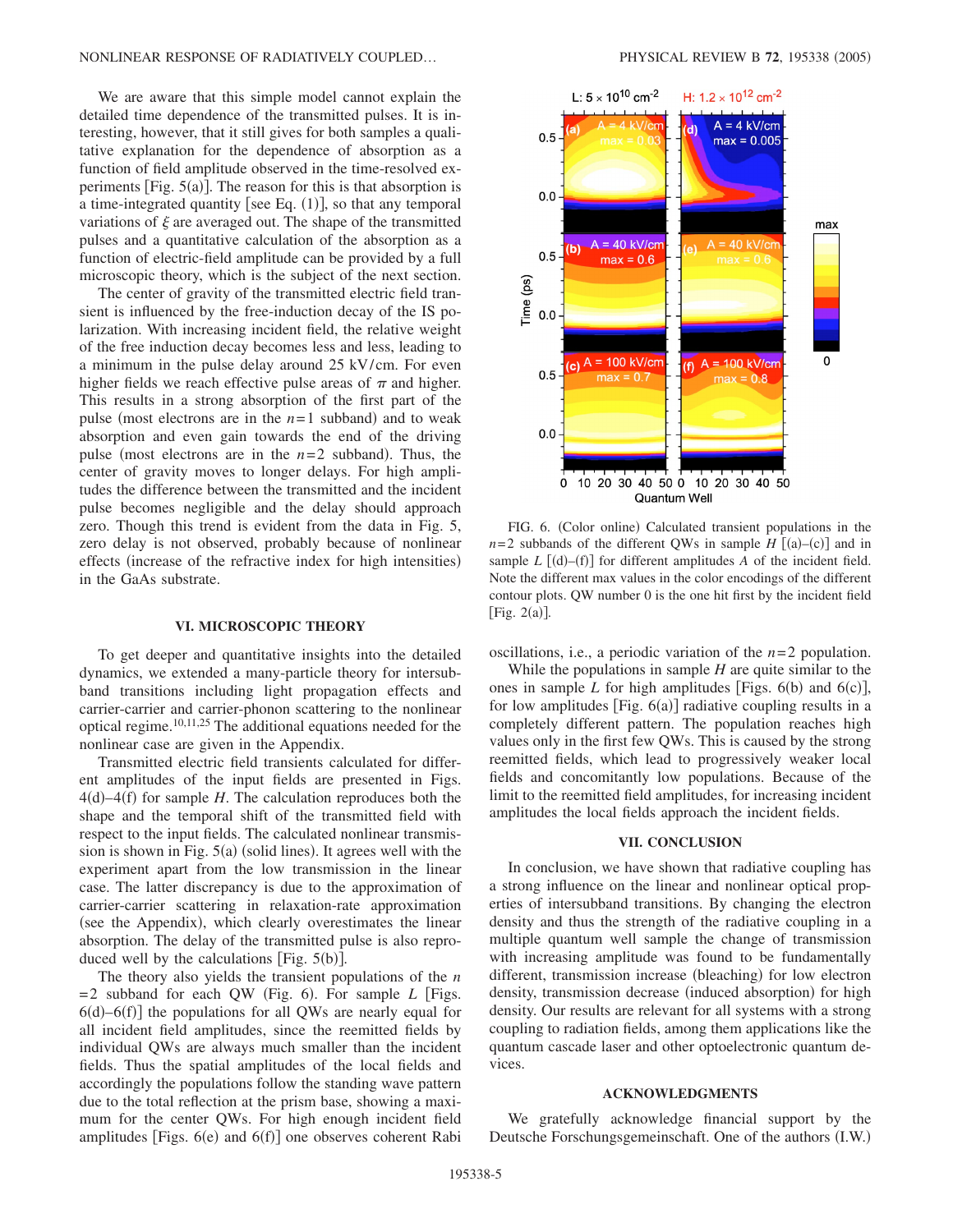is additionally supported by the "Berliner Programm zur Förderung von Frauen in Forschung und Lehre.'

# **APPENDIX: EQUATIONS FOR THE POPULATIONS**

To describe the experiments on a microscopic basis, Maxwell-Bloch equations for IS transitions,  $9-11$  including classical electromagnetic fields, Hartree-Fock and scattering effects on the second order Born level, have been solved. They consist of a set of polarization equations, which drive the optical field via Maxwell's equations, and population equations for the description of the nonlinear optical regime. The detailed equations for the polarizations are already given in Ref. 11. Using the same definitions, here we give the corresponding equations for the population:

$$
\frac{d}{dt}f_{\mathbf{k}}^1 = \Xi_{cf} + \Xi_{\text{exciton}} + \Xi_{\text{depol}} - \frac{\pi}{\hbar}f_{\mathbf{k}}^1 \Gamma_d^{1,\text{out}} + \frac{\pi}{\hbar} (1 - f_{\mathbf{k}}^1) \Gamma_d^{1,\text{in}} + \sum_{\mathbf{Q}} \Gamma_{nl}^{1,cp} + \sum_{\mathbf{k}',\mathbf{q}} \Gamma_{nl}^{1,cc},
$$
\n(A1)

where  $\Xi_{cf}$  stems from the interaction of the carriers with the electric field.  $\Xi_{\text{exciton}}$  is the excitonic contribution and  $\Xi_{\text{depol}}$ the depolarization effect.  $\Gamma_d^{i,in}$  denotes the diagonal inscattering and  $\Gamma_d^{i,out}$  the corresponding diagonal outscattering rate. The total rate, which is used in Ref. 11, is the

sum of in- and out-scattering rates,  $\Gamma_d^i = \Gamma_d^{i, \text{in}} + \Gamma_d^{i, \text{out}}$ .  $\Gamma_n^{i, cp}$  is the contribution nonlinear in the polarization from the carrier-phonon interaction and  $\Gamma_{nl}^{i,cc}$  the nonlinear contribution from carrier-carrier scattering. In the following we will give the detailed expressions for these contributions.

The carrier-field interaction is given by

$$
\Xi_{cf} = \frac{i}{\hbar} d_{21} E_z(t) (p_{\mathbf{k}}^{12} - p_{\mathbf{k}}^{21})
$$
 (A2)

 $d_{21}$  is the electric dipole transition matrix element for the intersubband transition and  $E_z(t)$  the local field in the quantum well. This local field is equal to the sum of the incident field and of the fields emitted from all quantum wells, which depend on the intersubband polarizations (see Appendix A in Ref. 11).

The excitonic and depolarization contributions are

$$
\Xi_{\text{exciton}} = \frac{i}{\hbar} \sum_{\mathbf{q}} \left( V_{\mathbf{q}}^{1212} p_{\mathbf{k}-\mathbf{q}}^{21} + V_{\mathbf{q}}^{2112} p_{\mathbf{k}-\mathbf{q}}^{12} \right) p_{\mathbf{k}}^{12} + \text{c.c.}, \quad (A3)
$$

$$
\Xi_{\text{depol}} = -\frac{i}{\hbar} V_0^{2112} \sum_{\mathbf{k}'} (p_{\mathbf{k}'}^{12} + p_{\mathbf{k}'}^{21}) p_{\mathbf{k}}^{12} + \text{c.c.}
$$
 (A4)

The in- and out-scattering rates are given by

$$
\Gamma_{d}^{1,\text{in}} = \sum_{\mathbf{Q}} f_{\mathbf{k}+\mathbf{Q}_{\parallel}}^{1} [g_{\mathbf{Q}}^{11}]^{2} \{ \delta(-\epsilon_{\mathbf{k}}^{1} + \epsilon_{\mathbf{k}+\mathbf{Q}_{\parallel}}^{1} - \hbar \omega_{\text{LO}}) (n_{\mathbf{Q}} + 1) + \delta(-\epsilon_{\mathbf{k}}^{1} + \epsilon_{\mathbf{k}+\mathbf{Q}_{\parallel}}^{1} + \hbar \omega_{\text{LO}}) n_{\mathbf{Q}} \} \n+ |g_{\mathbf{Q}}^{12}|^{2} \{ \delta(-\epsilon_{\mathbf{k}}^{2} + \epsilon_{\mathbf{k}+\mathbf{Q}_{\parallel}}^{1} - \hbar \omega_{\text{LO}}) (n_{\mathbf{Q}} + 1) + \delta(-\epsilon_{\mathbf{k}}^{2} + \epsilon_{\mathbf{k}+\mathbf{Q}_{\parallel}}^{1} + \hbar \omega_{\text{LO}}) n_{\mathbf{Q}} \} ] \n+ \sum_{\mathbf{k}',\mathbf{q}} [\delta(\epsilon_{\mathbf{k}}^{1} + \epsilon_{\mathbf{k}'}^{1} - \epsilon_{\mathbf{k}'-\mathbf{q}}^{1} - \epsilon_{\mathbf{k}+\mathbf{q}}^{1}) V_{\mathbf{q}}^{1111} (2V_{\mathbf{q}}^{1111} - V_{\mathbf{k}'-\mathbf{k}-\mathbf{q}}^{1111}) \{ f_{\mathbf{k}'-\mathbf{q}}^{1} f_{\mathbf{k}+\mathbf{q}}^{1} (1 - f_{\mathbf{k}'}^{1}) \} \n+ \delta(\epsilon_{\mathbf{k}}^{1} + \epsilon_{\mathbf{k}'}^{1} - \epsilon_{\mathbf{k}'-\mathbf{q}}^{2} - \epsilon_{\mathbf{k}+\mathbf{q}}^{2}) V_{\mathbf{q}}^{1122} (2V_{\mathbf{q}}^{1122} - V_{\mathbf{k}'-\mathbf{k}-\mathbf{q}}^{1122}) \{ f_{\mathbf{k}'-\mathbf{q}}^{2} f_{\mathbf{k}+\mathbf{q}}^{2} (1 - f_{\mathbf{k}'}^{1}) \} \n+ \delta(\epsilon_{\mathbf{k}}^{1} + \epsilon_{\mathbf{k}'}^{2} - \epsilon_{\mathbf{k}'-\mathbf{q}}^{1} - \epsilon_{\mathbf{k}+\mathbf{q}}^{2}) V_{\mathbf{q}}^{122
$$

$$
\Gamma_{d}^{1,out} = \sum_{Q} (1 - f_{k+Q_{\parallel}}^{1}) \left[ |g_{Q}^{11}|^{2} \{ \delta(-\epsilon_{k}^{1} + \epsilon_{k+Q_{\parallel}}^{1} + \hbar \omega_{LO})(n_{Q} + 1) + \delta(-\epsilon_{k}^{1} + \epsilon_{k+Q_{\parallel}}^{1} - \hbar \omega_{LO})n_{Q} \} \right. \n+ |g_{Q}^{12}|^{2} \{ \delta(-\epsilon_{k}^{2} + \epsilon_{k+Q_{\parallel}}^{1} + \hbar \omega_{LO})(n_{Q} + 1) + \delta(-\epsilon_{k}^{2} + \epsilon_{k+Q_{\parallel}}^{1} - \hbar \omega_{LO})n_{Q} \} ] \n+ \sum_{k',q} [\delta(\epsilon_{k}^{1} + \epsilon_{k'}^{1} - \epsilon_{k'-q}^{1} - \epsilon_{k+q}^{1}) V_{q}^{1111} (2V_{q}^{1111} - V_{k'-k-q}^{1111}) \{ f_{k'}^{1}(1 - f_{k'-q}^{1})(1 - f_{k+q}^{1}) \} \n+ \delta(\epsilon_{k}^{1} + \epsilon_{k'}^{1} - \epsilon_{k'-q}^{2} - \epsilon_{k+q}^{2}) V_{q}^{1122} (2V_{q}^{1122} - V_{k'-k-q}^{1122}) \{ f_{k'}^{1}(1 - f_{k'-q}^{2})(1 - f_{k+q}^{2}) \} \n+ \delta(\epsilon_{k}^{1} + \epsilon_{k'}^{2} - \epsilon_{k'-q}^{1} - \epsilon_{k+q}^{2}) V_{q}^{1221} (2V_{q}^{1221} - V_{k'-k-q}^{1212}) \{ f_{k'}^{2}(1 - f_{k'-q}^{1})(1 - f_{k+q}^{2}) \} \n+ \delta(\epsilon_{k}^{1} + \epsilon_{k'}^{2} - \epsilon_{k'-q}^{2} - \epsilon_{k+q}^{1}) V_{q}^{1212} (2V_{q}^{1212} - V_{k'-k-q}^{1221}) \{ f_{k'}^{2}(1 - f_{k'-q}^{2})(1 - f_{k+q}^{1}) \} .
$$
\n(A6)

In both expressions the first sum comes from the carrier-phonon, the second from the carrier-carrier interaction. The terms nonlinear in the polarization contain products of the form  $p_{\bf k}^{ij} p_{\bf k'}^{i'j'}$ . They are given by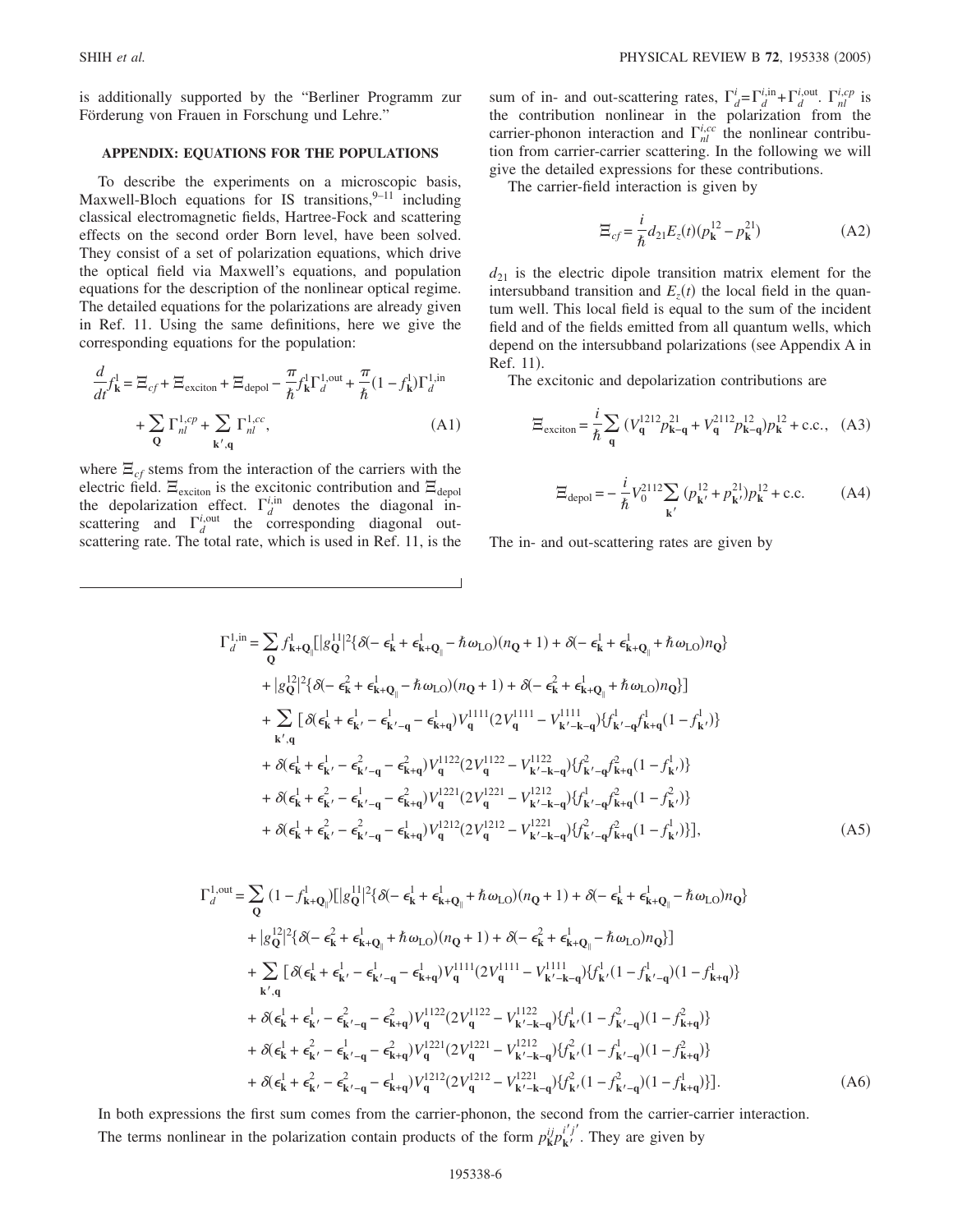$$
\Gamma_{nl}^{1,cp} = -\delta(-\epsilon_{\mathbf{k}}^2 + \epsilon_{\mathbf{k}+\mathbf{Q}_{\parallel}}^2 - \hbar \omega_{\mathbf{LO}})g_{\mathbf{Q}}^{11}g_{\mathbf{Q}}^{22*}p_{\mathbf{k}}^{21}p_{\mathbf{k}+\mathbf{Q}_{\parallel}}^{12} + \delta(-\epsilon_{\mathbf{k}}^2 + \epsilon_{\mathbf{k}+\mathbf{Q}_{\parallel}}^2 + \hbar \omega_{\mathbf{LO}})g_{\mathbf{Q}}^{22*}g_{\mathbf{Q}}^{11}p_{\mathbf{k}}^{12}p_{\mathbf{k}+\mathbf{Q}_{\parallel}}^{21}
$$

$$
-\delta(-\epsilon_{\mathbf{k}}^2 + \epsilon_{\mathbf{k}+\mathbf{Q}_{\parallel}}^1 - \hbar \omega_{\mathbf{LO}})g_{\mathbf{Q}}^{21}g_{\mathbf{Q}}^{12*}p_{\mathbf{k}}^{21}p_{\mathbf{k}+\mathbf{Q}_{\parallel}}^{21} + \delta(-\epsilon_{\mathbf{k}}^2 + \epsilon_{\mathbf{k}+\mathbf{Q}_{\parallel}}^1 + \hbar \omega_{\mathbf{LO}})g_{\mathbf{Q}}^{21*}g_{\mathbf{Q}}^{12}p_{\mathbf{k}}^{12}p_{\mathbf{k}+\mathbf{Q}_{\parallel}}^{12} + \text{c.c.},\tag{A7}
$$

$$
\Gamma_{nl}^{1,cc} = \delta(\epsilon_{\mathbf{k}}^{l} + \epsilon_{\mathbf{k'}}^{l} - \epsilon_{\mathbf{k'+q}}^{l} - \epsilon_{\mathbf{k+q}}^{l} ) (2V_{q}^{1111} - V_{\mathbf{k'-k-q}}^{1111} ) [\Gamma_{1}^{1221}(1 - f_{\mathbf{k}}^{l} - f_{\mathbf{k'}}^{l} ) \rho_{\mathbf{k+q}}^{2l} \rho_{\mathbf{k'-q}}^{2l} + V_{q}^{1221}(f_{\mathbf{k}}^{l} - f_{\mathbf{k'-q}}^{l} ) \rho_{\mathbf{k+q}}^{2l} \rho_{\mathbf{k'}}^{2l} + V_{q}^{1212}(f_{\mathbf{k}}^{l} - f_{\mathbf{k+q}}^{l} ) \rho_{\mathbf{k'}}^{2l} \rho_{\mathbf{k'-q}}^{2l} + V_{q}^{1212}(f_{\mathbf{k}}^{l} - f_{\mathbf{k+q}}^{l} ) \rho_{\mathbf{k'}}^{2l} \rho_{\mathbf{k'-q}}^{2l} - \epsilon_{\mathbf{k+q}}^{2l} ) [\mathbf{V}_{q}^{111}(1 - f_{\mathbf{k}}^{l} - f_{\mathbf{k'}}^{l} ) \rho_{\mathbf{k+q}}^{2l} \rho_{\mathbf{k'-q}}^{2l} + V_{q}^{1212}(f_{\mathbf{k}}^{l} - f_{\mathbf{k'+q}}^{2l} ) \rho_{\mathbf{k'-q}}^{2l} \rho_{\mathbf{k'}}^{2l} + V_{q}^{1212}(f_{\mathbf{k}}^{l} - f_{\mathbf{k'-q}}^{2l} ) \rho_{\mathbf{k'}}^{2l} \rho_{\mathbf{k+q}}^{2l} ] - \epsilon_{\mathbf{k'-q}}^{l} - \epsilon_{\mathbf{k'-q}}^{l} - \epsilon_{\mathbf{k'-q}}^{l} ) (2V_{q}^{121} - V_{\mathbf{k'-k-q}}^{1212} )
$$
\n
$$
\times [V_{q}^{1111}(f_{\mathbf{k}}^{l} - f_{\mathbf{k'-q}}^{l} ) \rho_{\mathbf{k+q}}^{2l} \rho_{\mathbf{k'}}^{2l} + V_{q}^{1212}(f_{\mathbf{k}}^{l} - f_{\mathbf{k+q}}^{2l} ) \rho_{\mathbf{k'-q}}^{2l} \rho_{\mathbf{k'}}^{2l} + V_{q}^{1
$$

Unfortunately, for the calculation of the nonlinear response of a radiatively coupled multiple quantum well system it is not possible to use the full equations for the carrier-carrier scattering given above, because they cannot be solved within a reasonable computing time. Instead we use for the carrier-carrier scattering the relaxation rate approximation, which includes the following: (i) the nondiagonal terms are neglected, (ii) the diagonal terms are approximated by the scattering rate at  $k=0$ . This scattering rate is updated after every time step using a Fermi-Dirac distribution, the parameters (chemical potential and carrier temperature) of which are determined so that the number of carriers and the energy are equal to the actual distribution. In this way the theory includes excitation induced dephasing processes,  $^{26}$  which were shown experimentally to be important for high electron densities.<sup>24</sup>

Neglecting the nondiagonal terms in carrier-carrier scattering tends to somewhat overestimate its effect on the dephasing. In the linear case this leads for sample *H* to broader absorption lines than using the full theory.11 Another effect is that the absorption for low amplitudes is calculated too high [see Fig.  $5(a)$ ].

- \*Present address: Harvard University, Cambridge, MA 02138, USA.
- † Electronic address: reimann@mbi-berlin.de
- ‡Electronic address: woerner@mbi-berlin.de
- §Present address: Sandia National Laboratories, Albuquerque, NM 87185, USA.
- <sup>1</sup> J. Shah, *Ultrafast Spectroscopy of Semiconductors and Semicon*ductor Nanostructures, 2nd ed. (Springer, Berlin, 1999).
- 2M. Hübner, J. Kuhl, T. Stroucken, A. Knorr, S. W. Koch, R. Hey, and K. Ploog, Phys. Rev. Lett. **76**, 4199 (1996).
- 3S. Haas, T. Stroucken, M. H. J. Kuhl, B. Grote, A. Knorr, F. Jahnke, S. W. Koch, R. Hey, and K. Ploog, Phys. Rev. B **57**, 14860 (1998).
- <sup>4</sup> J. P. Prineas, J. Y. Zhou, J. Kuhl, H. M. Gibbs, G. Khitrova, S. W. Koch, and A. Knorr, Appl. Phys. Lett. **81**, 4332 (2002).
- 5N. C. Nielsen, J. Kuhl, M. Schaarschmidt, J. Förstner, A. Knorr, S. W. Koch, H. M. Gibbs, G. Khitrova, and H. Giessen, Phys. Status Solidi C 0, 1484 (2003).
- <sup>6</sup>T. Elsaesser and M. Woerner, Phys. Rep. 321, 253 (1999).

<sup>7</sup> A. Liu, Phys. Rev. B **55**, 7796 (1997).

- <sup>8</sup>M. Zaluzny and C. Nalewajko, Phys. Rev. B 59, 13043 (1999).
- <sup>9</sup> J. Förstner, K. J. Ahn, J. Danckwerts, M. Schaarschmidt, I. Waldmüller, C. Weber, and A. Knorr, Phys. Status Solidi B **234**, 155  $(2002).$
- <sup>10</sup> I. Waldmüller, M. Woerner, J. Förstner, and A. Knorr, Phys. Status Solidi B 238, 474 (2003).
- <sup>11</sup> I. Waldmüller, J. Förstner, S. C. Lee, A. Knorr, M. Woerner, K. Reimann, R. A. Kaindl, T. Elsaesser, R. Hey, and K. H. Ploog, Phys. Rev. B 69, 205307 (2004).
- 12D. Dini, R. Köhler, A. Tredicucci, G. Biasiol, and L. Sorba, Phys. Rev. Lett. 90, 116401 (2003).
- 13C. W. Luo, K. Reimann, M. Woerner, T. Elsaesser, R. Hey, and K. H. Ploog, Phys. Rev. Lett. 92, 047402 (2004).
- <sup>14</sup>F. Eickemeyer, M. Woerner, A. M. Weiner, T. Elsaesser, R. Hey, and K. H. Ploog, Appl. Phys. Lett. **79**, 165 (2001).
- <sup>15</sup>The small reflections at the side facets and the time delay are taken care of by measuring  $E_{\text{in}}$  after having passed through an undoped sample of identical shape.